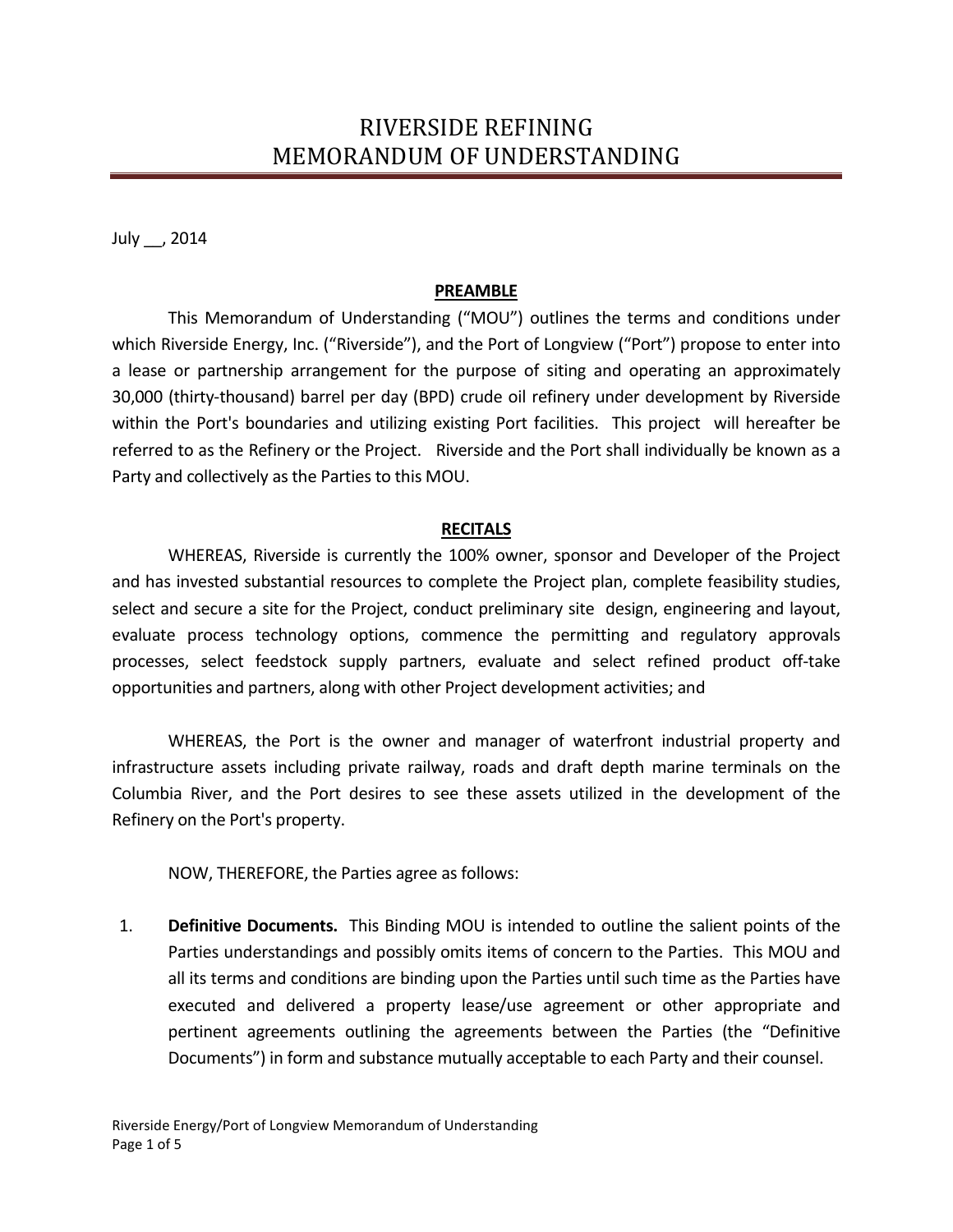2. **Exclusivity for the Scope, Objectives and Terms of this Agreement**. By this MOU Riverside and the Port hereby agree, for a period of (180) days from the date of execution of this MOU, to allow Riverside the exclusive rights to negotiate with the Port for the use of the Premises described in Section 6. to this MOU. Riverside agrees to work exclusively with the Port for the siting of the Refinery during this 180 day period. It is the Parties intent to entry into a long-term lease agreement for the Premises or other agreements for the Project on terms and conditions acceptable to all Parties. This 180 period may be extended or terminated early by mutual agreement of the Parties .

Notwithstanding the above limitations, each Party agrees hereby to negotiate with the other Party in good faith in contemplation of entering into the Definitive Documents on or before December 31, 2014.

- 3. **Roles and Responsibilities, Riverside Energy, Inc.** Riverside will continue to serve as the Project Developer and sponsor with the following duties and responsibilities:
	- A. Refinery Siting and Site Development- Working with the Port, select the best locations within the Port properties to site the Outside Battery Limits (OSBL) Area, Inside Battery Limits (ISBL) Area, Storage Area, Rail Unload Area, and Marine Terminal and all other required Project infrastructure. Riverside will prepare a detailed site plan and preliminary layout for review and approval by the Parties.
	- B. Refined Product Selection and Off-Take Planning- Evaluation of refined product offtake opportunities for the Refinery including identifying, contacting and meeting with potential off-take partners. Establish a product mix strategy for the Refinery. Based upon off-take strategy, secure letters of interest for defined quantities and delivery locations.
	- C. Technology and Process Selection- In conjunction with the technology provider(s), select the best available control and process technologies. Finalize selection of technology providers, vendors and suppliers of the technologies available to produce the desired refined products at the Refinery.
	- D. Project Financing- In conjunction with the Projects primary technology provider HuanQiu Contracting & Engineering, Corp. ("HQC"), secure financing for the design, engineering, and construction of the Refinery and secure additional investment & financing for the remaining Project cost.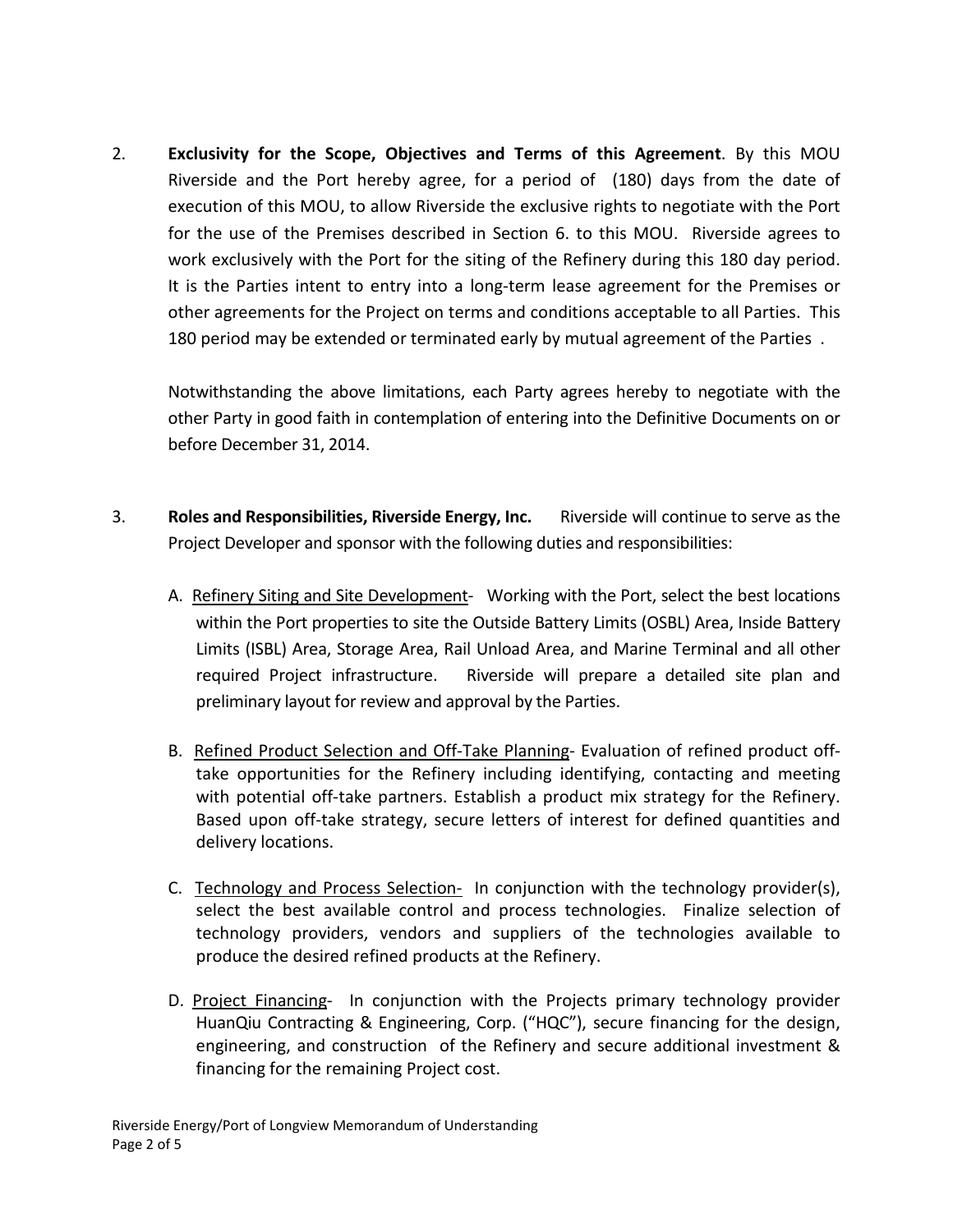- E. Permitting, Licensing and Regulatory Compliance- Secure all licenses, permits and other approvals necessary for the construction, installation, and operation of the Refinery and all related infrastructure and systems.
- F. Safety and Environmental- Working with local and regional agencies and authorities draft a comprehensive Health, Safety, Security and Environmental (HSSE) plan for the construction and operating phases of the Project. This plan will cover all aspects of safety and response to any construction or post-construction incidents that impact the environment.
- G. Feedstock Supply- Secure Bakken or other oil field sources for long-term supply of crude oil feedstock to the Refinery.
- H. Project Development and Management- Complete a final detailed financial budget and Project timeline to be used to secure final financing and to track the Project against plan. Manage Project through start-up of operations.
- I. Site Development and Construction- Serving as the Project Developer, Riverside will work with technology and engineering partners to complete the front-end design and engineering sufficient to validate the preliminary construction cost analysis of the refinery. Based upon selected technology and refinery processes, determine alternatives for construction of the refinery. In conjunction with the EPC, identify and meet with potential construction partners, negotiating preliminary terms of construction agreements and develop detailed final cost estimates.
- J. Plant Operations- Riverside will oversee the selection, hiring and training of all Refinery operating personnel, oversee the start-up and ongoing operations of the Refinery, and provide ongoing executive and senior level management for the operating entity.
- K. Other functions related to Riverside as agreed by the Parties.
- 4. **Roles and Responsibilities, Port.** Upon execution of this MOU the Port agrees to the following duties and responsibilities:
	- A. Project Permitting Support and Assistance- Working closely with Riverside the Port will work diligently and in good faith to pursue all necessary licenses, permits and approvals required for the development, construction and operation of the Refinery.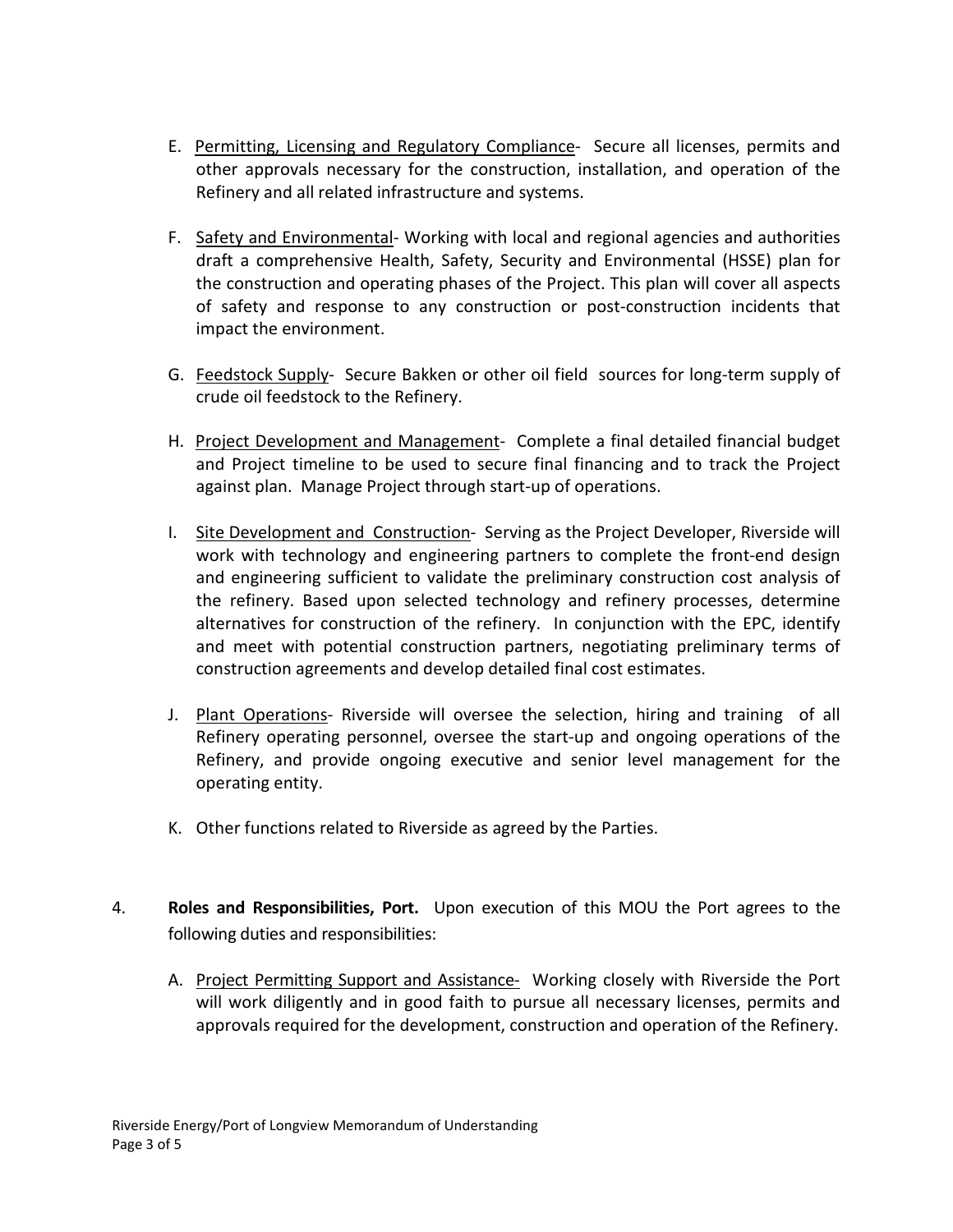- B. Marine Terminal Development- The Port will assist Riverside in the design and completion of a detailed marine terminal plan for the purpose of load-out of refined products produced at the Refinery.
- C. Port Infrastructure Plan- The Port will take the lead in development of a plan for usage by the Refinery of existing Port infrastructure including internal roadways, storm water management systems, utilities, and other common area items so that existing and future Port tenants needs are met and do not inhibit or encumber the Refinery's construction or planned operations.
- D. Rail Layout and Terminal- Working with Riverside, the Port will develop a rail usage plan that accommodates the refineries long-term rail requirements. This plan will include usage of the existing Port rail infrastructure, and additional rail to be added by the Project, as necessary to accommodate the receipt of 100 to 120 car unit trains of crude oil for off-load without breakage of the trains.
- E. Perform other duties and functions as agreed by the Parties.
- 5. **Transaction Structure**. Riverside and the Port shall enter into such contracts and agreements as are necessary for the control, financing and operations of the Project. It is the intent of the Parties to structure a relationship that complies with all federal, state and local laws and regulations while allowing the Port to achieve economic benefits from the project beyond those achieved from a simple lease arrangement. In exchange for the Ports contributions to the Project, the Port will participate in the economic benefits from the Refinery by way of a profit participation component of the lease contract. The Parties will quantify the economic value of the Port contribution to the Project and use such value to ensure the Port receives a fair market value return for its contributions.

The use of Port properties and facilities will be valued as an arms-length lease transaction. The Refinery seeks a 50-year lease with renewals to the maximum term allowed under existing laws and regulations governing the Ports operations. Any Leasehold Tax payable to the State of Washington will be determined as a part of the transaction structure and paid to the State by the Refinery.

The Port and Riverside shall determine the common area usages the Refinery will impose upon the Port and agree fair market value to be paid by the Refinery for such common area usage and maintenance thereof.